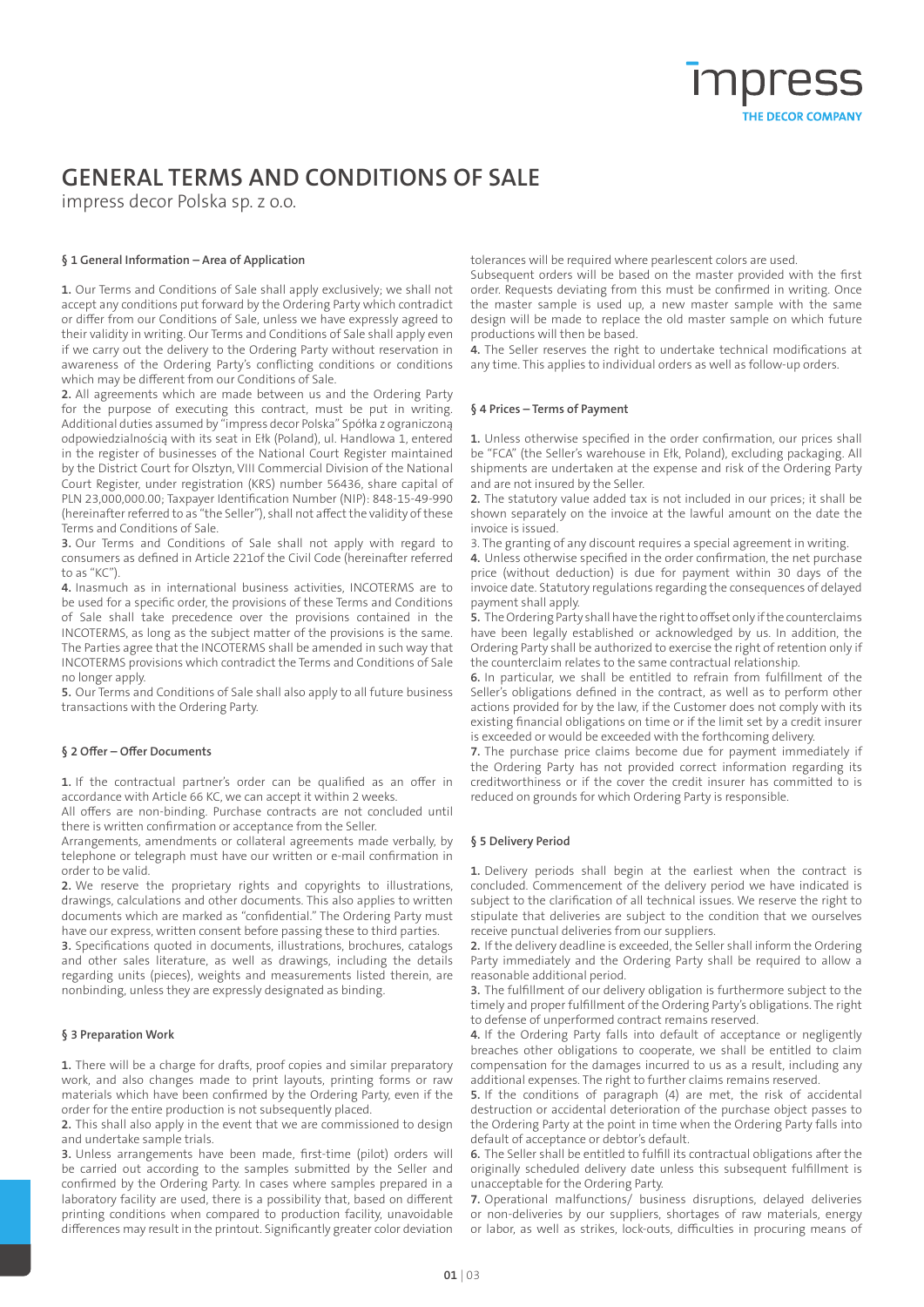# THE DECOR COMPANY

transportation, traffic disruptions, acts of State/ governmental actions and other events of force majeure shall, for the duration of the disturbance and to the extent of its effect, release the affected party from the delivery, respectively, acceptance obligation, as long as the affected party is not responsible for the events. The party prevented from performing the contract shall be under obligation to notify the other party without delay, explaining the circumstances; furthermore, it shall do everything within its power to correct the situation which prevents the delivery/acceptance as quickly as possible.

**8.** We shall be liable in accordance with the statutory provisions where the delayed delivery is the result of a willful or grossly negligent breach of the contract attributable to us; culpability on the part of our representatives or agents shall be attributable to us. Where the delayed delivery is not the result of a willful breach of the contract attributable to us, our liability for damages shall be limited to the real and foreseeable loss or damage which may occur naturally in the ordinary course of events.

**9.** We shall also be liable in accordance with the statutory provisions insofar as the delayed delivery attributable to us is the result of a culpable breach of a material contractual obligation; in such case, however, the liability for damages shall be limited to the real and foreseeable loss or damage which may occur naturally in the ordinary course of events. **10.** Any further liability shall be excluded.

#### **§ 6 Transfer of Risk – Packaging Costs**

**1.** Transport packaging and all other packaging in accordance with the respective packaging regulations is non-returnable; pallets are an exception. The Ordering Party shall be obliged to dispose of packaging material at its own costs.

**2.** Insofar as packaging is expressly identified on the invoice or the delivery note/ waybill as returnable packaging, such packaging shall be returned to us immediately after use, at the latest however within a period of 3 months from the date of the invoice, in usable condition with the freight prepaid and toll-free. If the packaging is not returned on time or in a condition which excludes its reuse, we shall be entitled to charge the Ordering Party for the replacement costs at the respective per diem rate and demand immediate reimbursement.

#### **§ 7 Advice - Information**

**1.** Information regarding the processing and application options our products offer, as well as technical recommendations or advice and other information, do not constitute secondary contractual obligations and will be provided to the best of our knowledge, yet on a non-binding basis and to the exclusion of any form of liability.

**2.** The provision of such information without an explicit written agreement shall not constitute an independent consulting contract and shall not extend our secondary obligations without an explicit written agreement.

#### **§ 8 Assignment**

The assignment of claims directed against us shall be effective only with our written consent.

#### **§ 9 Seller's Warranty**

**1.** The Parties are in agreement that the goods shall be deemed to be free from defects as long as they correspond to the condition (quality) specified in the confirmed order/ specification. In the event that the goods are not suitable for a purpose other than the customary one, this shall not constitute a defect unless the Parties have agreed in writing to specific application properties.

**2.** The use of catchphrase-style descriptions, references to generally recognized standards, the use of trademarks or quality marks or the submission of samples or specimen merely describe the composition or nature of the goods and shall not by themselves constitute the assumption of a guarantee or contractual commitment.

**3.** If warranty claims are to be asserted by the Ordering Party, it is necessary that it has duly complied with the inspection and notification duties. If necessary, this shall also include trial processing. It also applies to preliminary (semi-finished) and intermediate products forwarded for correction. The risk of any defects shall be transferred to the Ordering Party at the time of the declaration of readiness for printing/ readiness for production, unless it is a question of defects which did not occur and could not be identified until the production process following the readiness for production declaration was underway. This shall apply to all other release declarations provided by the Ordering Party during the production/ manufacture.

**4.** Deviations in structure, color and dimensions within the usual commercial tolerances shall not constitute defects. Insofar as a defect is present in the object of sale, the Ordering Party shall have the right, at its discretion, to request subsequent performance in the form of removal/ repair of the defects or with the delivery of a new, defect-free goods. In carrying out the removal of the defect, we shall be obliged to absorb the costs necessary for the removal of the defect(s), in particular the costs of transport, labor and materials, provided that these are not increased as a result of the object of sale having been taken to a location other than the place of performance.

**5.** If the subsequent performance proves to be unsuccessful, the Ordering Party shall have the option to either cancel the contract or demand a reduction of price. In this respect, the Parties are in agreement that the Seller will also be allowed to undertake multiple attempts at rectification, as long as it is reasonable for the Ordering Party.

**6.** We shall be liable in accordance with the statutory provisions if the Ordering Party asserts claims for compensation of damages based on intent and gross negligence, including intent and gross negligence on the part of our representatives or agents. Unless we are charged with deliberate breach of contract, the liability for damages shall be limited to the real and foreseeable loss or damage which may occur naturally in the ordinary course of events.

**7.** We shall be liable in accordance with the statutory provisions if we culpably commit a breach of a material contractual obligation; in this case, however, the liability for damages shall be limited to the real and foreseeable loss or damage which may occur naturally in the ordinary course of events.

**8.** If and when the Ordering Party Customer is entitled to claim compensation for damages instead of performance, our liability within the scope of paragraph (3) shall be limited to the real and foreseeable loss or damage which may occur naturally in the ordinary course of events.

**9.** The liability for injury to life, body or health remains unaffected; this shall also apply to compulsory liability pursuant to the provisions regarding dangerous products' liability.

**10.** Unless otherwise agreed above, all other liability is excluded.

**11.** The period of limitation for all defect claims shall be 12 months, calculated from the transfer of risk.

**12.** The Seller's liability for delivery of defective goods, described in the Articles 556 – 576 of KC, shall be excluded.

#### **§ 10 Joint Liability**

**1.** Any damage liability in excess of the liability provided in Section 9 shall be excluded, regardless of the legal nature of the claims that has been asserted. This shall apply in particular to claims for damages arising from fault or negligence when the contract is concluded, damages because of other breaches of duty based on tort claims for compensation in cases of property damage.

**2.** Where liability for damages is excluded or limited for us, this shall also apply with regard to the personal liability for damages of our employees, workers, staff members, representatives and agents.

#### **§ 11 Delivery Surpluses or Shortfalls**

The Parties agree that in the case of order quantities of  $\leq$  10,000 kg, delivery surpluses or shortfalls up to 20% of the amount ordered and in case of order quantities > 10,000 kg, delivery surpluses or shortfalls by up